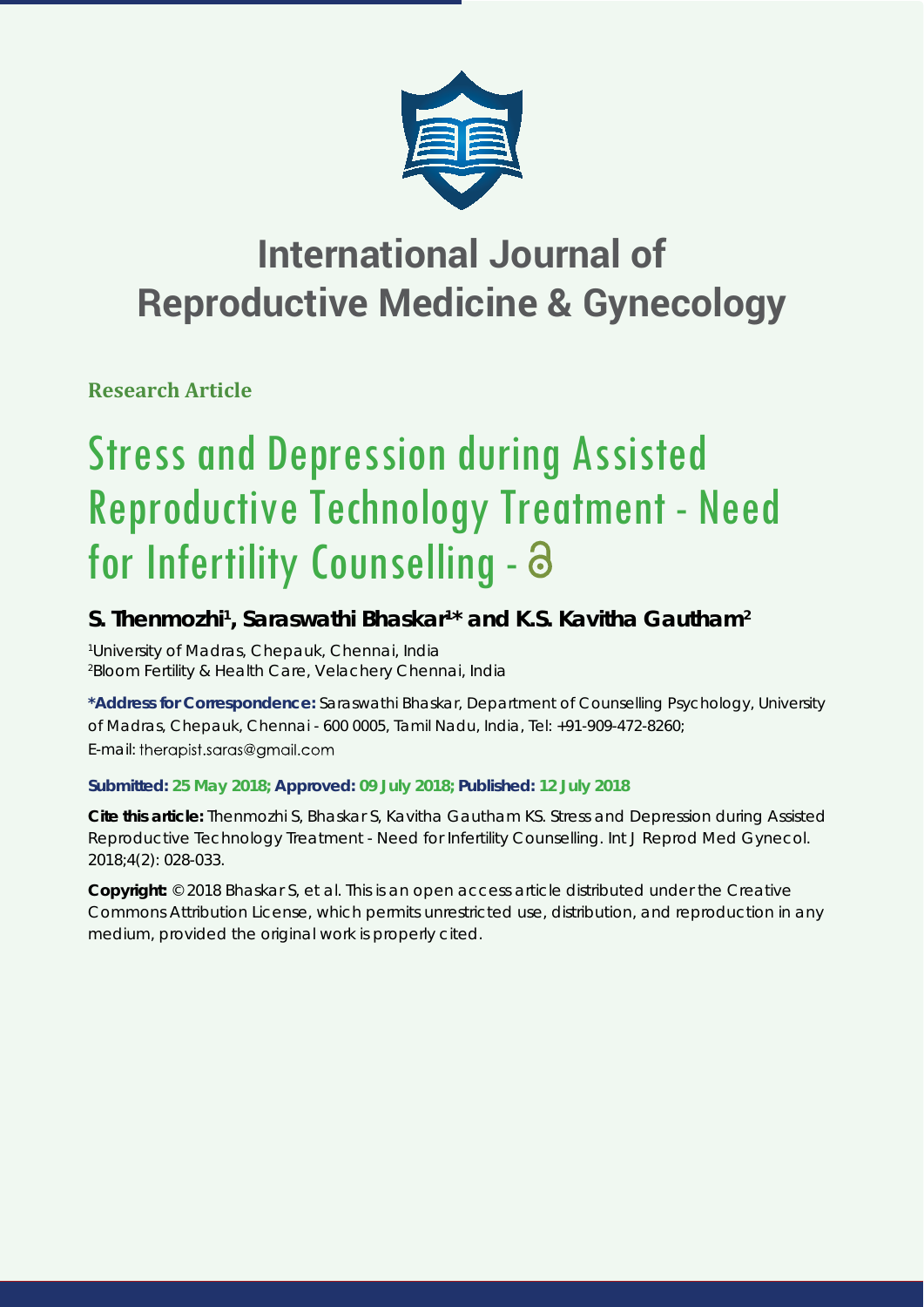#### **INTRODUCTION**

Infertility is considered as a basic health issue in human reproductive care. It is clinically defined as a failure to achieve natural pregnancy after twelve or more months of regular unprotected sexual intercourse [1]. Research states that there are approximately 9% of couple's worldwide experiencing involuntary childlessness [2]. Infertility has been ranked as one of the greatest sources of stress in a person's life, comparable to a somatic disease such as cancer [3]. It is believed that stress experienced due to Assisted Reproductive Technology (ART) treatment can be ranked second to that the death of a family member or divorce [4,5].

The prevalence of infertility in India is between 3.9% and 16.8% [1]. It may be due to late marriage, the emphasis given to career growth over starting family, change in lifestyle.

#### **Childlessness**

Childlessness refers to couples not getting pregnant even after having normal unprotected sexual intercourse for (more than) one or two years [6]. Some of the major causes for childlessness are:

- a. Husbands infertility (40%)
- b. Wife's infertility( 40%)
- c. Both infertile (5-10%)
- d. Idiopathic infertility (unexplained) (10-15%)

#### **Is stress a source of infertility or vice versa?**

Stress can be defined as a set of related events and conditions that persists over time and that are perceived to threaten significant social roles or domains. Newton et al. [7] describes stress as "a set of related events and conditions that persist over time and that are perceived to threaten important social roles or Domain". For most couples, the inability to conceive due to medical conditions by itself can be a source of stress. Couples who are pathologically fine, yet are psychologically susceptible to emotional factors such as worry and fear may experience performance anxiety [8]. Men with psychological stress mostly exhibit sexual disorders and erectile dysfunction. Anecdotal evidence state that early childhood negative sexual experiences can lead to sexual aversion. Irrespective of the source, stress, and infertility have an impact both causing pathological conditions and psychological disturbances during ART treatment.

#### **Pathological causes of infertility**

Several authors have discussed the concept of stress as an etiological factor related to infertility [9-19]. The different ways in which psychological stress reactions might influence reproduction have been suggested as follows [13]:

- I. By disturbing the secretion of gonadotropin
- II. By local effects of catecholamines on the uterus and on the functions of the fallopian tubes
- III. By immunological processes that can disturb implantation
- IV. By influencing behaviour, e.g. drug addiction and sexual problems.

The direct relationship of emotions and hormones necessary for fertility is evident from studies [20]. In addition, an association between psychological stress and sperm quality has been observed in some studies [11,21], while others have found that the effect of psychological stress on sperm quality is small or non-existent [22]. Certain medical conditions for women like anorexia, bulimia and polycystic ovarian syndrome can change the HPO axis. This alters the women's reproductive hormones, her menstrual cycle, and future fertility. Certain drugs given for treatment of Psychiatric disorders and Seizure disorders can also cause Male sterility and subfertility [8].

#### **Psychological causes of infertility**

One of the major disturbances in any kind of infertility is the couple's uncertainty as to whether they will ever achieve natural parenthood. Studies have reported that ART treatment by itself can add to the stress [23,24]. In a collectivistic society, it can be stressful to manage the inquisitive queries by extended family and community about the delay in parenthood. Findings of a qualitative study [25], on the social status of childless couples in three ecological settings, evidenced that couples are under constant pressure from family and society reminding about their childlessness.

A study [26] points out the gender differences in the experiences of the childless situation: women experience considerable distress because of their "barrenness" and men face emotional pressure because of their sexual dysfunctions. It could be because women have to go through intrusive, invasive treatment than men. Several studies reflect that men also suffer from low self-esteem, anxiety, isolation, blame and greater sexual inadequacy [27-29]. Studies on stress levels for either of the couples have shown that psychological distress adversely affected the treatment process and to a large extent its outcome [30].

#### **Need for infertility counseling**

Psychological counseling provided with specific and practical focus is significant and supportive prior to Medically Assisted Reproduction [31]. Considering the effects of psychological disturbances during ART treatment, there is a need to connect the mind and body to explore if psychological counseling during medical treatment can be considered to improve fertility rate [32].

#### **The survey site offers:**

- 1. Medical counseling, which details couples about various options in ART procedure through the audiovisual presentation.
- 2. Financial counseling involving all aspects of the finances required for ART treatment and
- 3. Psychological counseling includes but not limited to: Grief due to infertility, stressors of ART treatment, coping with family.

 Lately, some ART clinics give diet charts, recommend yoga and relaxation techniques during treatment.

The aim of this study is to identify the level of infertility related stress and depression of childless couples during treatment. Furthermore, the study will determine if couples in treatment are in favor of infertility counseling. Based on the findings, the study further proposes to design infertility counseling intervention module based on the phase of couple's diathesis, infertility diagnosis (male/female/ unexplained) and the number of failure [33].

#### **MATERIALS AND METHODS**

The present study used the ex-post facto research design. Request for permission to conduct the study was pursued and granted by the ethical committee at the survey site. Through convenience sampling,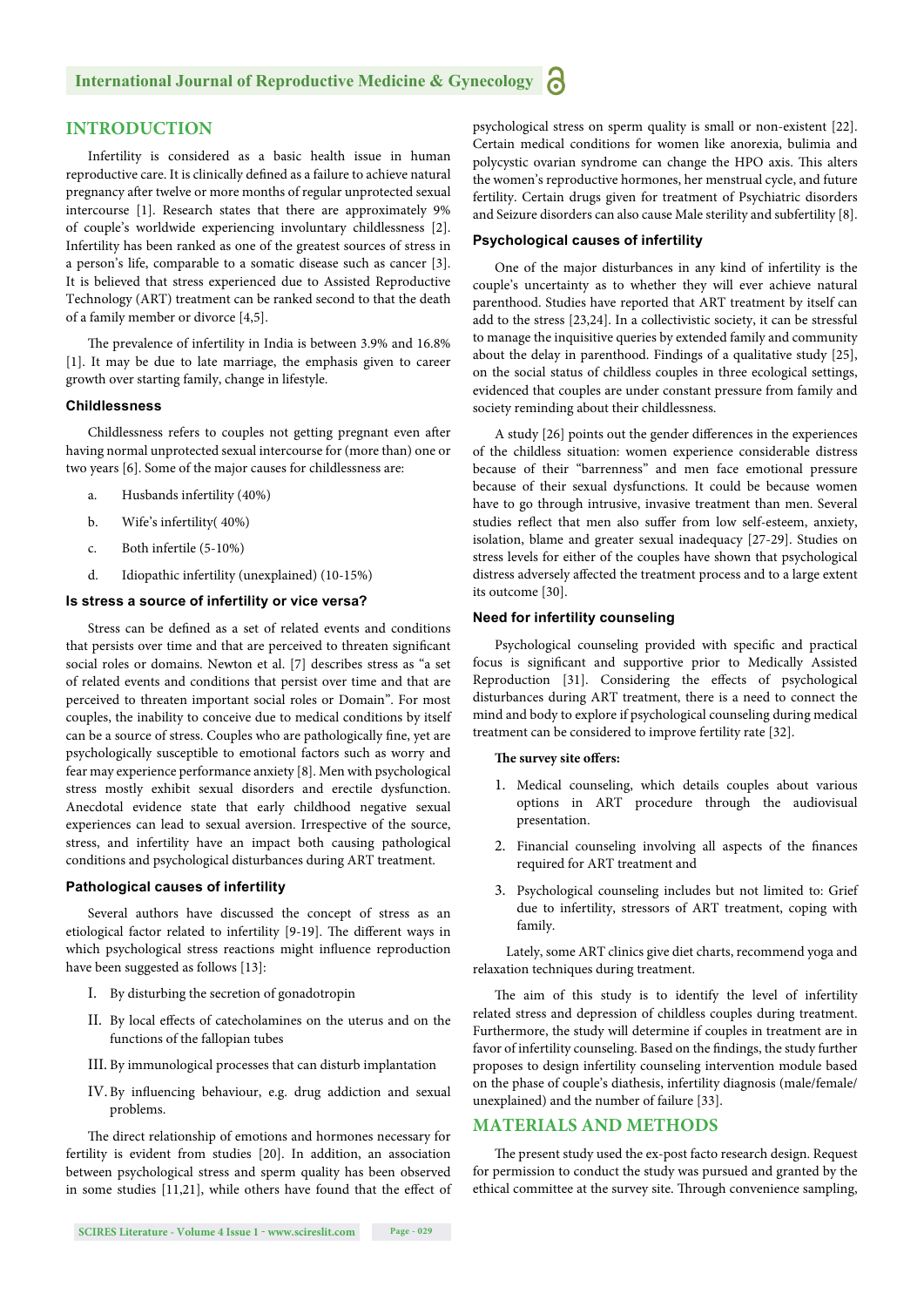names of couples (taking treatment) were taken from the database. They were sent a consent form and were requested to participate in this study. Those who were willing were chosen and they signed the consent form. The couples age ranged from 29 - 45 and they have been married for over 5 years. While 47 couples signed the consent form, 40 chose to participate in the study and they responded to the question of "Do you favor psychological counseling during ART treatment?

#### **Inclusion criteria**

The participants who fulfilled the following criteria were chosen for the study:

- 1. Ability to read and understand English and the local language, Tamil
- 2. Married for more than 5 years
- 3. primary infertility
- 4. No pre-existing psychopathology
- 5. Residing in the urban city

#### **Measures**

The demographic profile: The researcher gathered information from the participants on their age, educational level based on academic achievement, Socio-Economic Status (SES) based on the Kuppuswamy's socioeconomic scale [34], religious faith based on religious practices and number of years married along with number of years of childlessness.

- 1. The Fertility Problem Inventory (FPI) measuring perceived infertility-related stress developed by Newton et al. [7]. This is a 46 item self-reporting scale on how much they agree or disagree with fertility-related concerns from 1 (Strongly disagree) to 6 (Strongly agree). The FPI questionnaire produces a global infertility-stress related stress score as well as score on five subscales: Sexual concern, relationship concern, need for parenthood, and rejection of childfree lifestyle. Reverse scoring is given to negative items. The tool demonstrated high internal consistency. The Cronbach's a coefficient ranged from 0.77 to 0.87. Test-retest reliability after a 30-day interval was 0.83 for global stress for women and 0.84 for men. Cronbach an of global stress scale was 0.93.
- 2. The Patient Health Questionnaire PHQ 9 [35] has nine question that assesses the Diagnostic Statistical Manual - IV [36] criteria for depression and score each of them from 0-3: 0 "not at all", 1 "for several days", 2 "more than half of the days", and 3 "nearly every day". Increasing scored indicate increasing severity with scores of 5, 10, 15 and 20. It represents mild, moderate, moderately severe and severe depression respectively. The PHQ-9 has good internal consistency and good test-retest reliability. A validity study revealed that besides making a criteria-based diagnosis of depressive disorders, it is valid for its clarity.

#### **RESULTS**

A total number of 40 couples took part in this survey. Majority of them reported Hinduism as their religious faith. Two-thirds of the couples lived in the nuclear family.

The demographic details of above table 1 indicate that number of

years of treatment varied between the couples and it could be due to male or female-specific issues that one need to consider, to proceed with the infertility treatment. 80% of the couples had undergraduate and postgraduate degree while 20% had a minimum of high school education. With regards to age, 31.25% of the couples were less than 30 years. They stated that they were seeking medical treatment because they wish to start a family soon after marriage. 42.5% of the couples ranged from 30-34 and they mentioned that they seek medical help because of self-induced and family pressures. 12.75% of the couple's age ranged 35-39. 8.75% of the couple's age ranged 40-44, while there were 7.5% of men in the age range of 40-44.

Table 2 reflect the level of FPI score: low stress, average stress, moderately high stress and high stress. The result revealed that 2.5% of men perceived low stress and there was 0% of women on low stress. 20% of men experienced average stress, while 12.5% of women experienced average stress. 52.5% of men perceived moderately high stress. 50% of women experienced moderately high stress. 25% of men reported high stress and 37.5% of the women experienced high stress. Overall among 40 couples, 2.5% did not experience any infertilityrelated stress, whereas the remaining 97.5% (cumulative) as couples perceived infertility-related stress ranging from moderately high to high stress during their treatment.

| <b>Table 1:</b> Frequency distribution showing demographic details $n = 80$ , (M = 40:<br>$W = 40$ |                   |                        |         |                 |         |
|----------------------------------------------------------------------------------------------------|-------------------|------------------------|---------|-----------------|---------|
|                                                                                                    | <b>Dimension</b>  | Frequency<br>of<br>Men | Percent | Frequency<br>of | Percent |
|                                                                                                    |                   |                        |         | Women           |         |
|                                                                                                    | Less than 1       | 11                     | 27.5    | 11              | 27.5    |
|                                                                                                    | 1 to 4 years      | 19                     | 47.5    | 20              | 50      |
| Number<br>of years in<br>treatment                                                                 | 5 to 9 years      | 8                      | 20      | 6               | 15      |
|                                                                                                    | 10 to 14<br>years | 1                      | 2.5     | $\overline{2}$  | 5       |
|                                                                                                    | 15 to 19<br>years | 1                      | 2.5     | 1               | 2.5     |
|                                                                                                    |                   |                        |         |                 |         |
|                                                                                                    | <b>HSC</b>        | 10                     | 25      | 8               | 20      |
| Educational                                                                                        | UG                | 13                     | 32.5    | 14              |         |
| Qualification                                                                                      | PG and<br>above   |                        |         |                 | 35      |
|                                                                                                    |                   | 17                     | 42.5    | 18              | 45      |
| Age                                                                                                | Less than<br>30   | 6                      | 15      | 19              | 47.5    |
|                                                                                                    | $30 - 34$         | 20                     | 50      | 14              | 35      |
|                                                                                                    | $35 - 39$         | 7                      | 17.5    | 4               | 10      |
|                                                                                                    | $40 - 44$         | 4                      | 10      | 3               | 7.5     |
|                                                                                                    | 45 and<br>above   | 3                      | 7.5     | 0               | 0       |

|            | Table 2: Frequency distribution of infertility related stress - FPI |                     |         |              |         |  |
|------------|---------------------------------------------------------------------|---------------------|---------|--------------|---------|--|
| <b>FPI</b> |                                                                     | Frequency<br>of Men | Percent |              | Percent |  |
|            |                                                                     |                     |         | Frequency of |         |  |
|            |                                                                     |                     |         | Women        |         |  |
|            | Low stress                                                          |                     | 2.5     | <sup>0</sup> | 0       |  |
|            | Average stress                                                      | 8                   | 20      | 5            | 12.5    |  |
|            |                                                                     | 21                  | 52.5    | 20           | 50      |  |
|            | Moderately high<br>stress                                           |                     |         |              |         |  |
|            |                                                                     | 10                  | 25      | 15           |         |  |
|            | High stress                                                         |                     |         |              | 37.5    |  |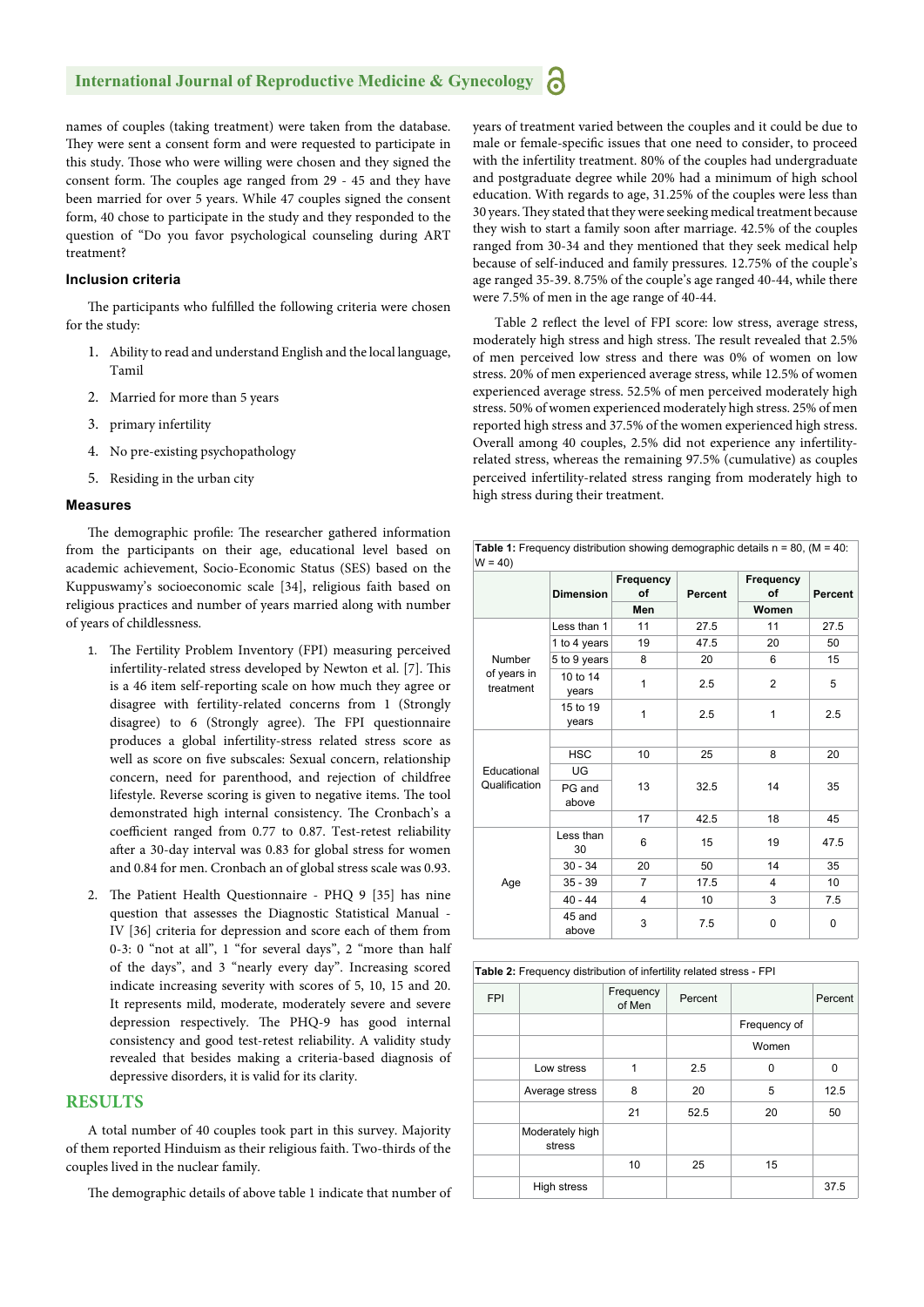The results of PHQ (Table 3) was calculated based on the following Likert scale of: no symptoms, mild, moderate, moderately severe to severe depression. The findings revealed that 50% of the men and 30% of women did not experience depression. The couples averaged 28.5% in their mild depression score. Moderate depression was experienced by couples with an average score of 21.25%. Moderately severe depression was experienced by an average of 15% of the couples, out of whom 5% were women. Severe depression was experienced by women, while there was none in men who scored high on severe depression. The difference and high score on depression reveal that found that motherhood is the critical milestone in the life of a woman soon after marriage and it helps her to secure a position in the marital home and the society she is associated with [37]. Overall among 40 couples, 62.5% (cumulative) of the couples reported moderately severe to severe depression.

It is inferred from the table 4 that the significant difference between (mean =  $160.98:175.17$ , "t" = 2.33) couples on global infertility score (FPI) indicated that women experienced higher stress than their partners. In Subdomain of sexual concern and need for parenthood, there is a significant difference between couples (" $t$ " = 3.76, 2.33 respectively), the high mean score indicates that women perceived higher stress than their spouses.

In PHQ-9 there is a significant difference between male and female (Mean = 33.9, 36.32, " $t$ " = 3.06) in their levels of depression and women experienced higher level of depression than men.

Figure 1 brings out the differences between the couples with regards to infertility-related stress and depression. Social concerns appear to be an important dimension that could influence depression in the childless couples. This finding is in line with previous studies [26,27-29] on childlessness in Indian scenario, which stigmatizes couples experiencing infertility. Women scored high stress in sexual concerns where feelings of pressure to "schedule sex" may have brought down their sexual desire. The result parallels with the findings of Himmel et al. [6] where the sexual life of childless couples become more "planned intercourse" or "sex on demand".

Women have higher need for parenthood than men. This is in line with findings of Balen and Bos [38] that women reported more stigma, harassment, and exploitation. It could be due to the cultural factor that childlessness or infertility is a woman's "fault" thereby causing isolation that can lead to depression. Overall the graph represents that women experienced higher in all the five subdomains than their spouses.

Findings in table 5 indicate, that there is a significant positive relationship in men women at 0.41 ( $p < 0.01$ ) on FPI and a significant positive relationship between husband and wife at 0.52 ( $p < .001$ ) on

| Table 3: Frequency distribution of depression score - PHQ-9 |                     |         |              |                |
|-------------------------------------------------------------|---------------------|---------|--------------|----------------|
| <b>PHQ</b>                                                  | Frequency of<br>Men | Percent | Frequency of | <b>Percent</b> |
|                                                             | $n = 40$            |         | Women        |                |
|                                                             |                     |         | $n = 40$     |                |
| no symptom                                                  | 20                  | 50      | 12           | 30             |
| mild                                                        | 11                  | 27.5    | 12           | 30             |
| moderate                                                    | 8                   | 20      | 9            | 22.5           |
| moderately<br>severe<br>depression                          |                     | 2.5     | 5            | 12.5           |
| severe                                                      | n                   | ŋ       | 2            | 5              |

|                             | Group                          | Mean   | <b>SD</b> | "t" Value |
|-----------------------------|--------------------------------|--------|-----------|-----------|
| <b>Dimensions</b><br>of FPI | $(N = 80$ ; M= 40,<br>$W = 40$ |        |           |           |
| Social concern              | Men                            | 33.9   | 9.91      | 1.21      |
|                             | Women                          | 36.32  | 7.84      |           |
| Sexual concern              | Men                            | 19.02  | 6.53      | $3.76***$ |
|                             | Women                          | 25.07  | 7.8       |           |
| Relationship<br>concern     | Men                            | 26.57  | 7.21      | 1.07      |
|                             | Women                          | 28.5   | 8.74      |           |
| Rejection of<br>childhood   | Men                            | 37.32  | 7.56      | 0.18      |
|                             | Women                          | 37.02  | 6.9       |           |
| Need for<br>parenthood      | Men                            | 44.15  | 10.94     | $1.70*$   |
|                             | Women                          | 48.25  | 10.5      |           |
| FPI Total                   | Men                            | 160.97 | 28.89     | $2.33*$   |
|                             | Women                          | 175.17 | 25.25     |           |
| $PHQ - 9$                   |                                |        |           |           |
| PHQ - 9- Total              | Men                            | 33.9   | 9.91      | $3.06**$  |
|                             | Women                          | 36.32  | 7.84      |           |



PHQ 9 during ART treatment.

#### **DISCUSSION**

It is a preliminary study of a larger research. The results of this study reveal, that a cumulative of 97.5% of the couples experienced stress and a cumulative of 62.5% reported depression. Women perceive elevated levels of infertility related stress and depression. The study confirms that one of the partners stress and depression is strongly correlated to the level of stress and depression of their spouses. The fact being that bearing children serves as a critical transition after marriage in the life of the couples [39]. Almost 47.5% of the couple's age was less than 30 and they have begun their treatment for infertility as early as the completion of the first year of marriage. This could be due to pressure from the family as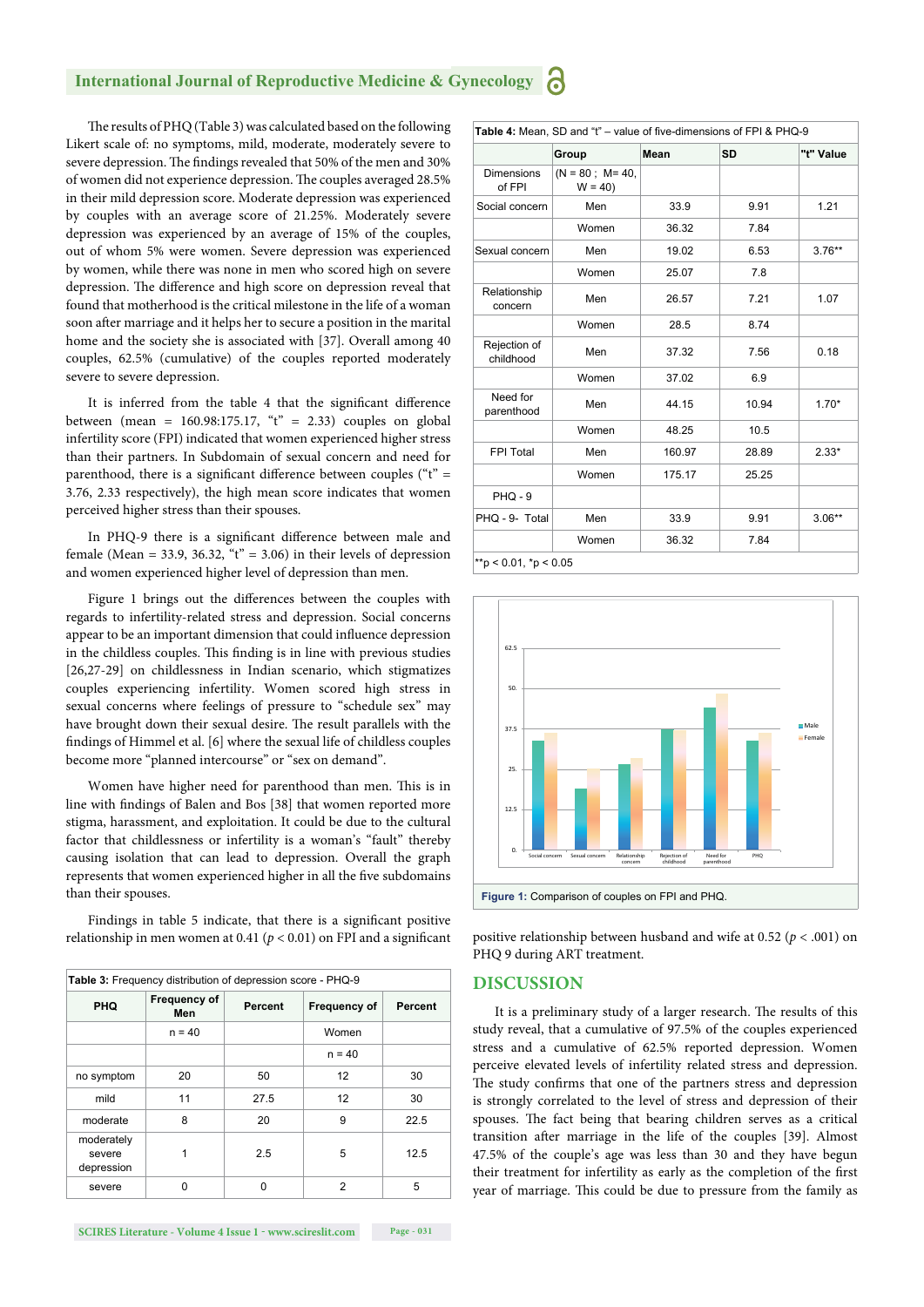| <b>Table 5:</b> Pearson's correlation coefficient of couples on FPI & PHQ |                     |                     |  |
|---------------------------------------------------------------------------|---------------------|---------------------|--|
| Variable                                                                  | <b>FPI of women</b> | <b>PHQ of women</b> |  |
| FPI- husband                                                              | $0.41**$            | 0.2                 |  |
| PHQ - husband                                                             | በ 29                | $0.52**$            |  |
| $*$ p < 0.01                                                              |                     |                     |  |

reported by Ganguly and Unisa [40]. However, women tend to be more distressed by the infertility experiences than men, even when the diagnosis was not attributed to her as is validated by Nene et al's findings [26]. The findings of this study are in line with a qualitative study finding by Reissman [41], where women are pushed to the extremities of embarrassment due to repetitive questioning in private and social events. Although, women in this study were qualified and were working prior to the beginning of ART treatment, inform that they chose to resign their job to reduce stress so that they could focus on starting a family. However, this study brings a point where women resigning their job during ART treatment can be counterproductive, because more free time compels them to get disturbed with their thoughts that can lead to stress and depression. The result reveals that the need for parenthood has caused high stress. 85% of the couples believe that infertility counseling will help them to go through ART treatment with reduced stress and depression.

#### **CONCLUSION**

It is inferred from the above results that childless couples, experience infertility-related stress and depression. The couples are willing to go through infertility counseling during ART treatment.

#### **LIMITATIONS**

This study has its own limitations. The sample size is small and so the findings of this study cannot be generalized to the larger population. The research was conducted in urban settings, hence, the study outcome may not be useful to the couples from rural areas.

#### **RECOMMENDATIONS**

Based only on quantitative methods, one cannot fully grasp the ground reality with regards to the infertility related experiences. Hence, further research using qualitative methods can be supplemented to compliment the current findings. Recent research suggests that a significant number of treatment dropouts are due to psychological factors [20]. At the same time, research also evidences that failure in one cycle does not constitute similar outcomes in subsequent cycles [42]. Sensitizing the couples about study findings could the drop rate could give hope to the couples. Hence infertility clinics can engage in constant efforts to sensitize the need for infertility counseling intervention to their ART treatment couples.

#### **REFERENCES**

- 1. World Health Organization. Human Reproductive Program. Geneva, Switzerland. 2004. https://goo.gl/EMvKJU
- 2. Boivin J, Bunting L, Collins JA, Nygren K. An international estimate of infertility prevalence and treatment-seeking: Potential need and demand for infertility medical care. Human Reproduction. 2007; 22: 1506-1512. https:// goo.gl/bw7PBy
- 3. Domar A, Zuttermeister P, Friedman R. The psychological impact of infertility: a comparison with patients with other medical conditions. Journal of Psychosomatic Obstetrics and Gynecology. 1993; 14: 45-52. https://goo. gl/7f5o1c
- 4. Freeman EW, Boxer AS, Rickels K, Tureck R, Mastroianni LJ. Psychological

evaluation and support in a program of in vitro fertilization and embryo transfer. Fertility and Sterility. 1985; 43: 48-53. https://goo.gl/4N6YdB

- 5. Baram D, Tourtelot E, Muechler E, Huang K. Psychosocial adjustment following unsuccessful in vitro fertilization. Journal of Psychosomatic Obstetrics and Gynecology. 1988; 9: 181-190. https://goo.gl/fZoyur
- 6. Himmel W, Ittner E, Kochen M M, Michelmann HW, Hinney B, Reuter M, et al. Management of involuntary childlessness. British Journal of General Practice. 1997; 47: 111-118. https://goo.gl/ERBeZb
- 7. Newton CR, Sherrard W, Glavac I. The fertility problem inventory: measuring perceived infertility-related stress. Fertil Steril. 1999; 72: 54-62. https://goo.gl/ otB4P2
- 8. Burns LH, Covington SN. Psychology of infertility. Infertility. 2006.
- 9. Seibel MM, Taymor ML. Emotional aspects of infertility. Fertil Steril. 1982: 37: 137. https://goo.gl/Kd9sDL
- 10. Harrison RF. Stress in infertile couples. Proceedings of 7th International Congress on Psychosomatic Obstetrics and Gynecology. Dublin. 1983.
- 11. Harrison RF, O'Moore RR and O'Moore AM. Stress and fertility: Some modalities of investigation and treatment in couples with unexplained infertility in Dublin. International Journal of Fertility. 1986; 32: 153-159.
- 12. Harrison KL, Callan VJ, Hennesey JF. Stress and semen quality in an in vitro fertilization program. Fertil Steril. 1987; 48: 633-636. https://goo.gl/  $hFhFO4$
- 13. Reading AE, Chang LC, Kerin JF. Attitudes and anxiety levels in women conceiving through in vitro fertilization and gamete intra fallopian transfer. Fertility and Sterility. 1989; 52: 950-999. https://goo.gl/8df5ui
- 14. Domar A, Seibel M, Benson H. The mind/body program for infertility: a new treatment program for women with infertility. Fertil Steril. 1990; 53: 246-249. https://goo.gl/2juvw5
- 15. Strauss B, Appelt H, Bohnet HG, Ulrich D. Relationship between psychological characteristics and treatment outcome in female patients from an infertility clinic. Journal of Psychosomatic Obstetrics and Gynecology. 1992; 13: 121- 133. https://goo.gl/mzvx3R
- 16. Wasser SK, Sevall G, Soules MR. Psychosocial stress as a cause of infertility. Fertil Steril. 1993; 59: 685-689. https://goo.gl/vQR3tb
- 17. Christie GL. The psychogenic factor in infertility. Aust N Z J Psychiatry. 1994; 28: 378-390. https://goo.gl/5g5bnD
- 18. VartiainenH, Suonio S, Halonen P and Rimon R. Psychosocial factors, female fertility and pregnancy a prospective study Part II: pregnancy. J Psychosom Obstet Gynaecol. 1994; 15: 77-84. https://goo.gl/tTBwJM
- 19. Domar A. Stress and infertility in women: is there a relationship. Psychotherapy Practice. 1996; 2: 17-27. https://goo.gl/Sg4qja
- 20. Deka PK, Sarma S. Psychological aspects of infertility. British Journal of Medical Practitioners. 2010; 3: 336. https://goo.gl/3PoRCo
- 21. Ragni G, Caccamo A. Negative effect of stress of in vitro fertilization program on quality of semen. Acta Europaea Fertilitatis. 1992; 23: 21-23. https://goo. gl/vSYogP
- 22. Hjollund NH, Bonde JP, Brink Henriksen T, Giwercman A, Olsen J. Reproductive effects of male psychological stress. Epidemiology. 2004; 15, 21-27. https://goo.gl/n9unaf
- 23. Moller A, Fallstrom K. Psychological factors in the etiology of infertility: a longitudinal study. J Psychosom Obstet Gynaecol. 1991; 12: 13-26. https:// goo.gl/mLXZjy
- 24. Lalos A. Breaking bad news concerning infertility. Hum Reprod. 1999; 14: 581-585. https://goo.gl/K97wzg
- 25. Baru A, Dhingra, R. Personal and interpersonal dimensions of childlessness in three different ecological systems. Journal of Human Ecology. 2004; 15: 289-294.
- 26. Nene UA, Coyaji K, Apte H. Infertility: A label of choice in the case of sexually dysfunctional couples. Patient Educ Couns. 2005; 59: 234-238. https://goo. gl/9pSTKG
- 27. Lee S. Counseling in male infertility. Oxford: Blackwell Science. 1996.
- 28. Webb RE, Daniluk J C. The end of the line: Infertile men's experiences of